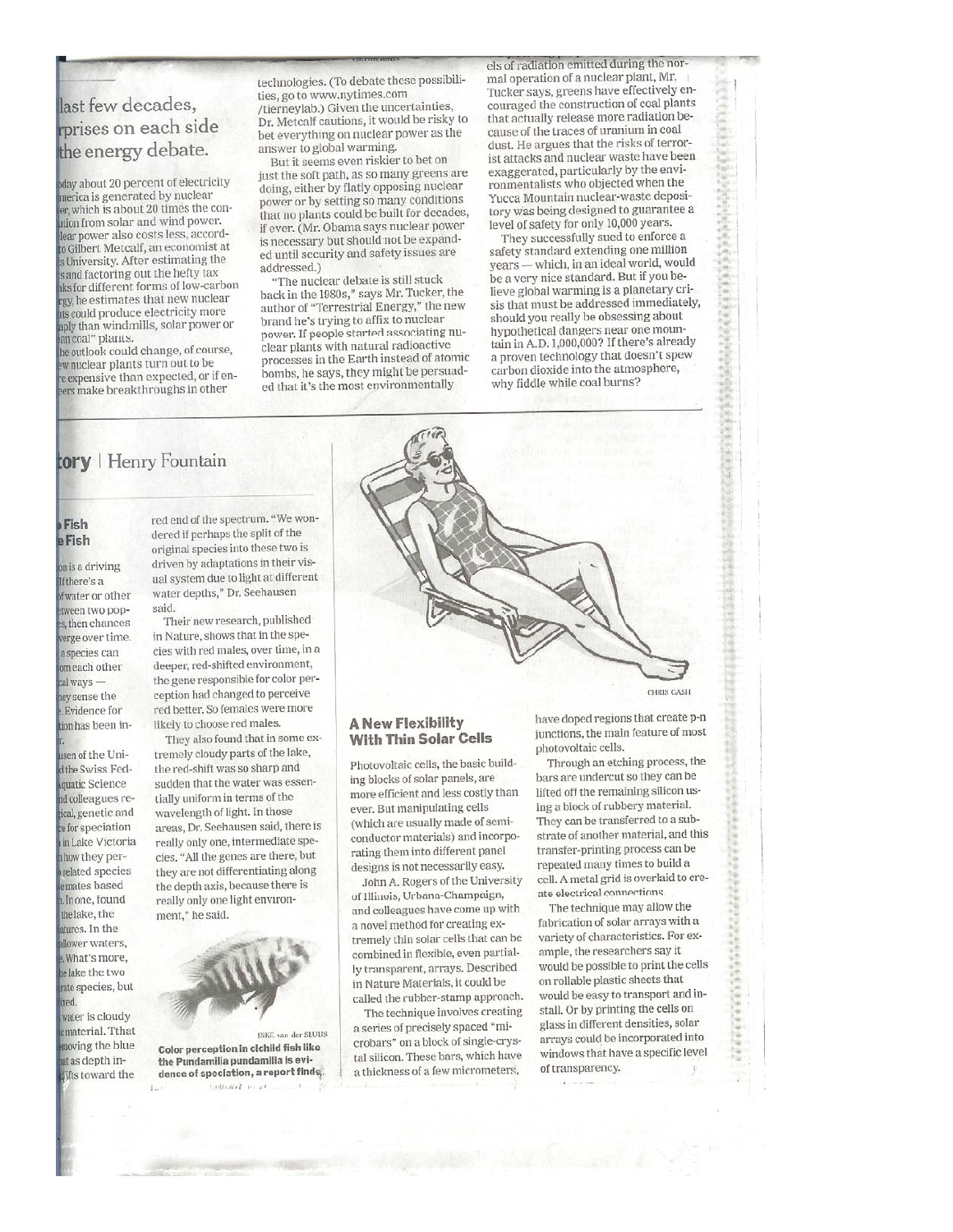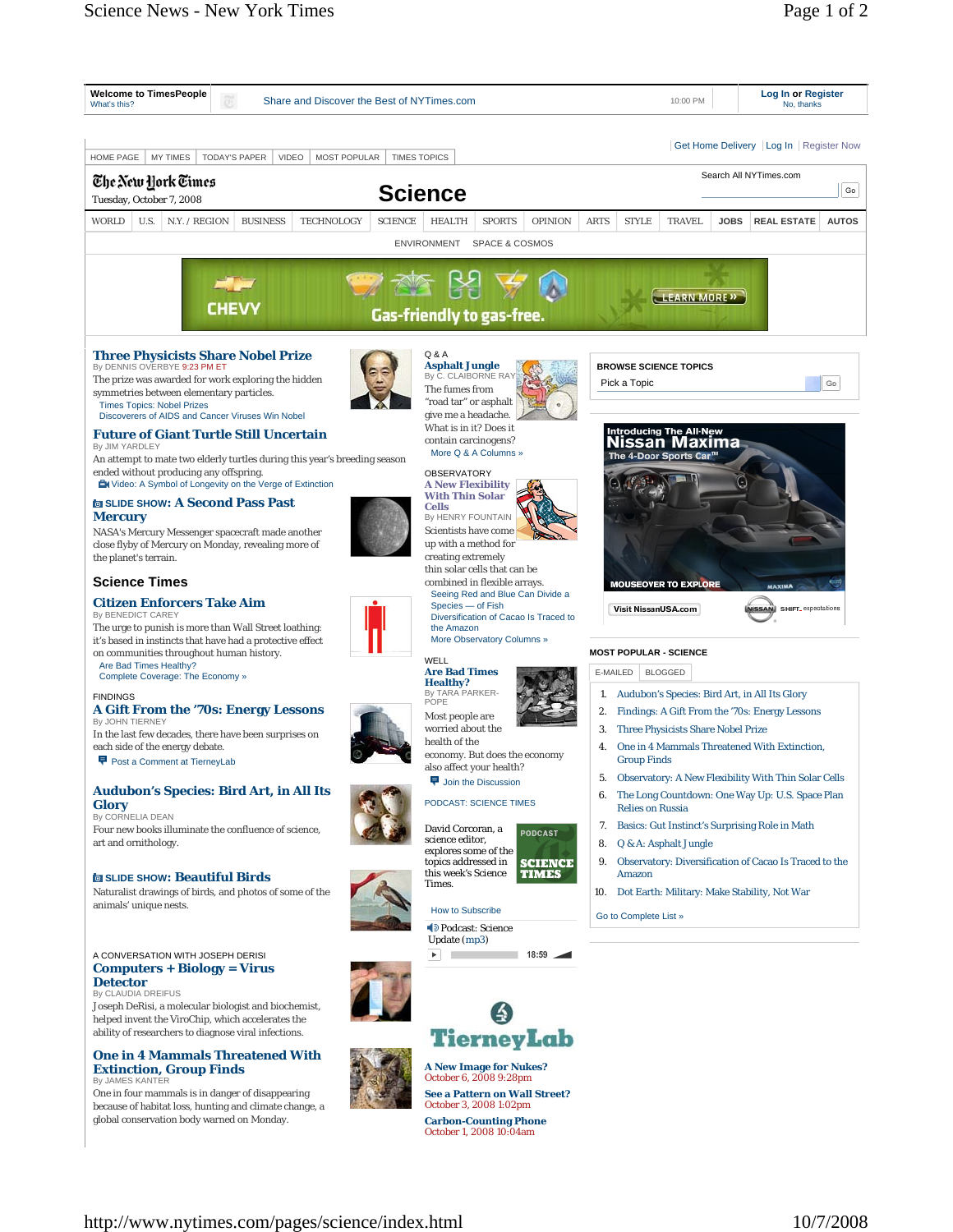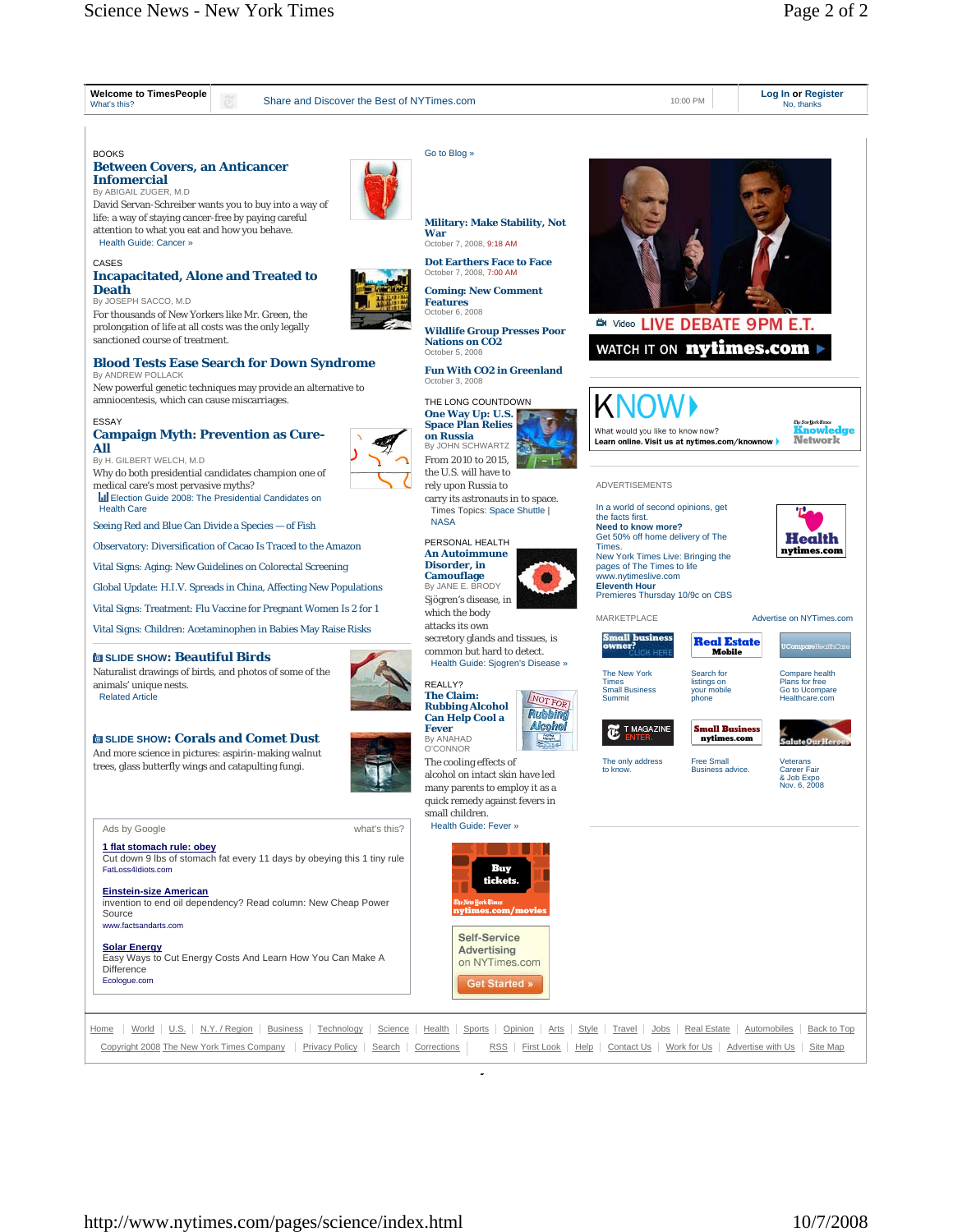

OR SAVE THIS PRINT REPRINTS SHARE

ARTICLE TOOLS<br>SPONSORED BY

**OBSERVATORY** 

# A New Flexibility With Thin Solar Cells

By HENRY FOUNTAIN<br>Published: October 6, 2008 ENRY FOC

Photovoltaic cells, the basic building blocks of solar panels, are more efficient and less costly than ever. But manipulating cells (which are usually made of semiconductor materials) and incorporating them into different panel designs is not necessarily easy.



#### **Related**

Observatory: Diversification of Cacao Is Traced to the Amazon (October 7, 2008)

Seeing Red and Blue Can Divide a Species — of Fish (October 7, 2008)

More Observatory Columns »

#### **Web Link**

Ultrathin Silicon Solar Microcells for Semitransparent, Mechanically Flexible and Microconcentrator Module Designs (Nature Materials)

#### **RSS Feed**

Get Science News From The New York Times »

John A. Rogers of the University of Illinois, Urbana-Champaign, and colleagues have come up with a novel

method for creating extremely thin solar cells that can be combined in flexible, even partially transparent, arrays. Described in Nature Materials, it could be called the rubber-stamp approach.

The technique involves creating a series of precisely spaced "microbars" on a block of single-crystal silicon. These bars, which have a thickness of a few micrometers, have doped regions that create p-n junctions, the main feature of most photovoltaic cells.

Through an etching process, the bars are undercut so they can be lifted off the remaining silicon using a block of rubbery material. They can be transferred to a substrate of another material, and this transfer-printing process can be repeated many times to build a cell. A metal grid is overlaid to create electrical connections.

The technique may allow the fabrication of solar arrays with a variety of characteristics. For example, the researchers say it would be possible to print the cells on rollable plastic sheets that would be easy to transport and install. Or by printing the cells on glass in different densities, solar arrays could be incorporated into windows

that have a specific level of transparency.

A version of this article appeared in print on October 7, 2008, on page **More Articles in Science »**

**Enjoy the convenience of home delivery of The Times for less than \$1 a day**

Ads by Google what's this?

D3 of the New York edition.

## **More Articles in Science »**

#### **Sophisticated Shopper Deals by E-Mail**



#### **The Play E-Mail Newsletter**



#### **MOST POPULAR**

E-MAILED BLOGGED SEARCHED

- 1. In 'Sweetie' and 'Dear,' a Hurt for the Elderly
- 2. A Dead Language That's Very Much Alive
- 3. Maureen Dowd: Sarah's Pompom Palaver
- 4. Fan in Room Seems to Cut Infants' Risk of Crib Death
- 5. The Nation: Who You Callin' a Maverick?
- 6. Message to Your Grandma: Vote Obama

10. Paul Krugman: Health Care Destruction

- 7. Roger Cohen: Kiplin' vs. Palin
- 8. Pogue's Posts: Tech Tips for the Basic Computer User
- 9. Bob Herbert: A Fool's Paradise

Go to Complete List »